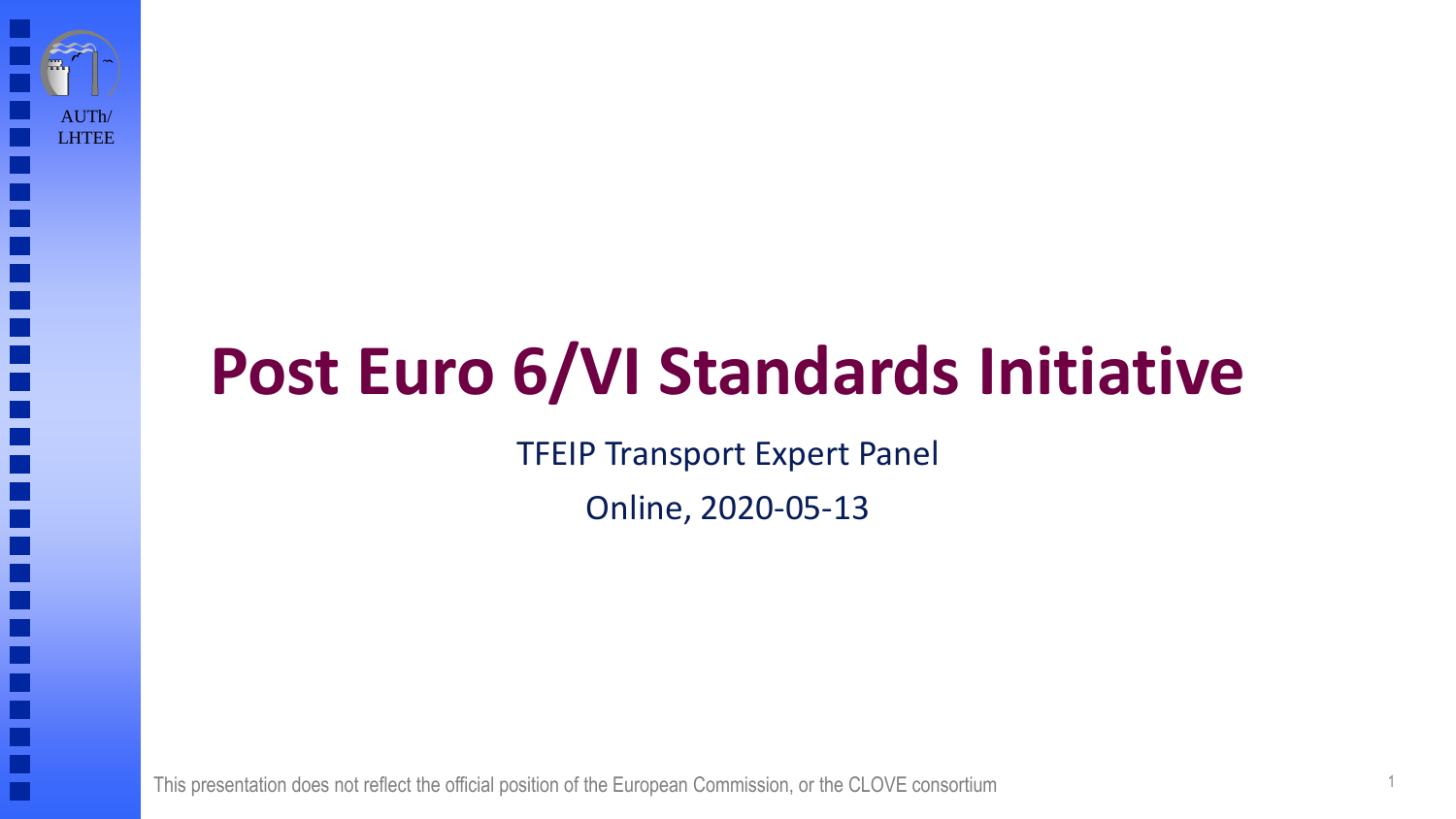

### **The ambition of the EGD for zero pollution ambition in the EU**



 $\mathfrak{D}$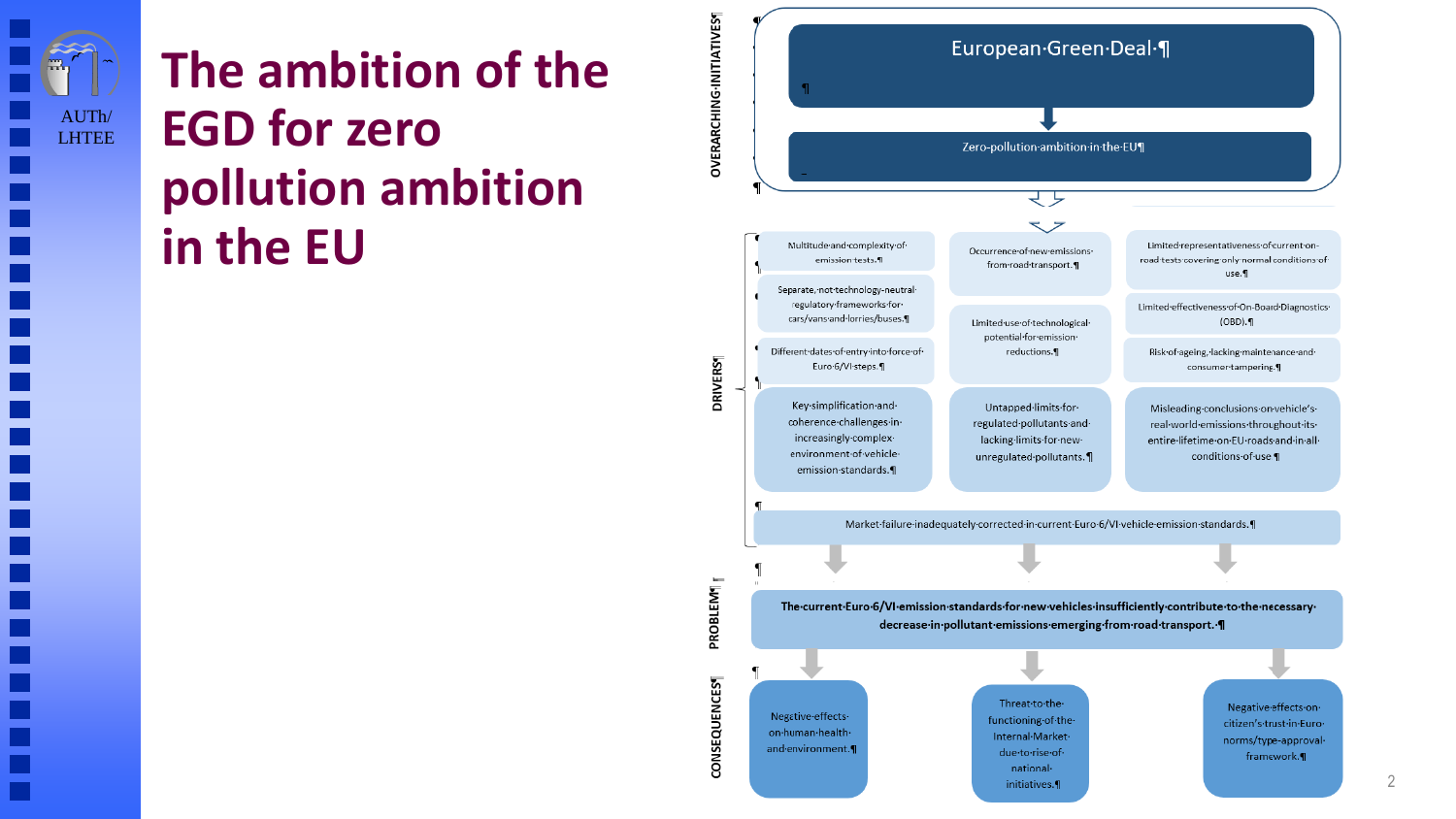

# **Post Euro 6/VI approach**

- Evaluation of the effectiveness, efficiency, relevance, coherence and EU-added value of the Euro 6/VI vehicle emission standards
- $\Box$  Key areas for which revision at post Euro 6/VI can be considered:
	- Complexity of emission standards
	- Differences based on fuel and technology
	- Different introduction dates
	- Emission limits level
	- Coverage of pollutants
	- Monitoring of emissions over lifetime of the vehicles
- The CLOVE consortium led by Aristotle University provides the technical underpinning of next steps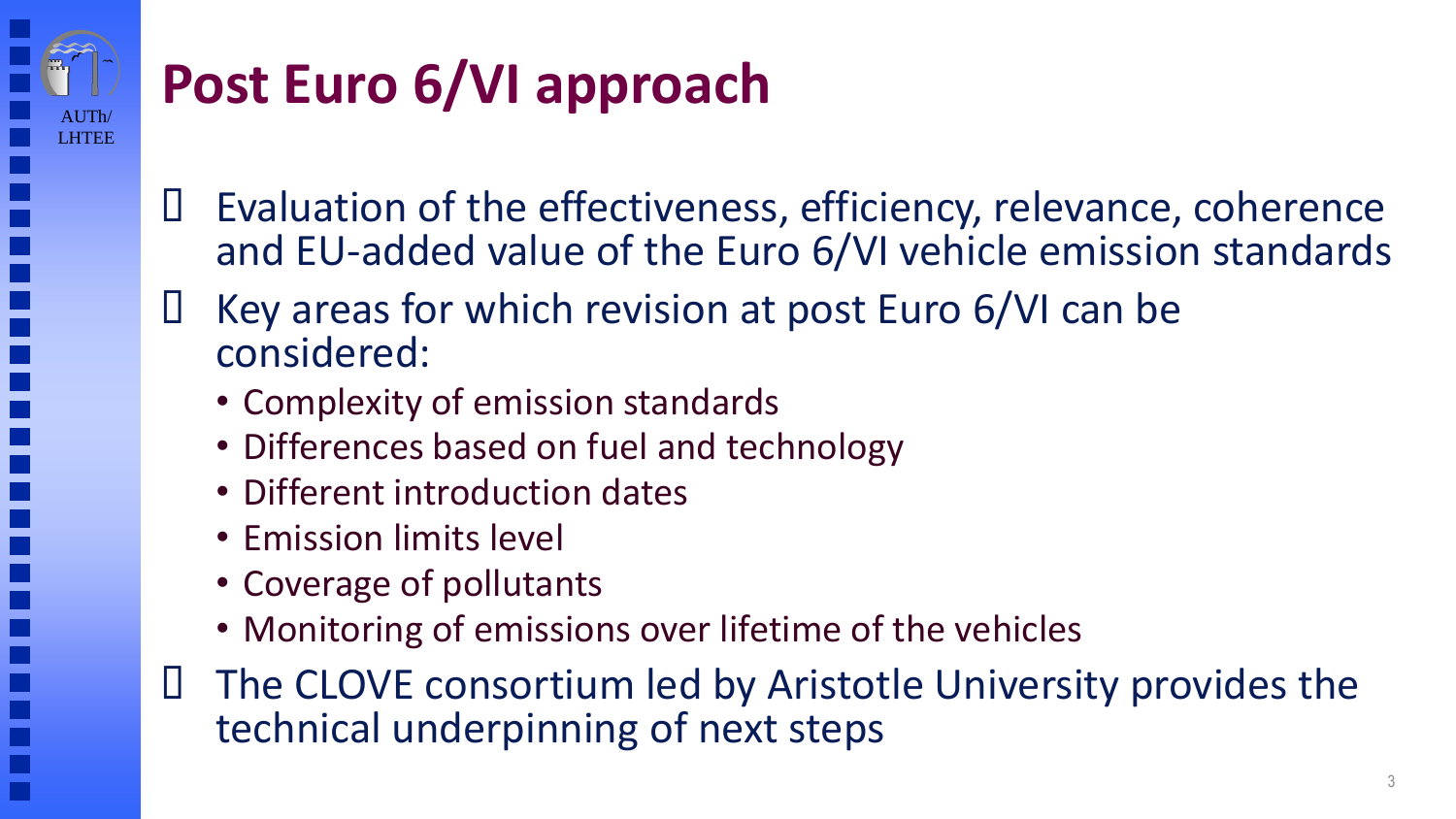# AUTh/ LHTEE

## **Inception Impact Assessment**

- Intentions of the European Commission have been expressed by the public Inception Impact Assessment
- You can provide your feedback on ambitions here: [https://ec.europa.eu/info/law/better-regulation/have](https://ec.europa.eu/info/law/better-regulation/have-your-say/initiatives/12313-Development-of-Euro-7-emission-standards-for-cars-vans-lorries-and-buses)your-say/initiatives/12313-Development-of-Euro-7 emission-standards-for-cars-vans-lorries-and-buses
- Responses can be provided by natural persons or representatives of legal bodies